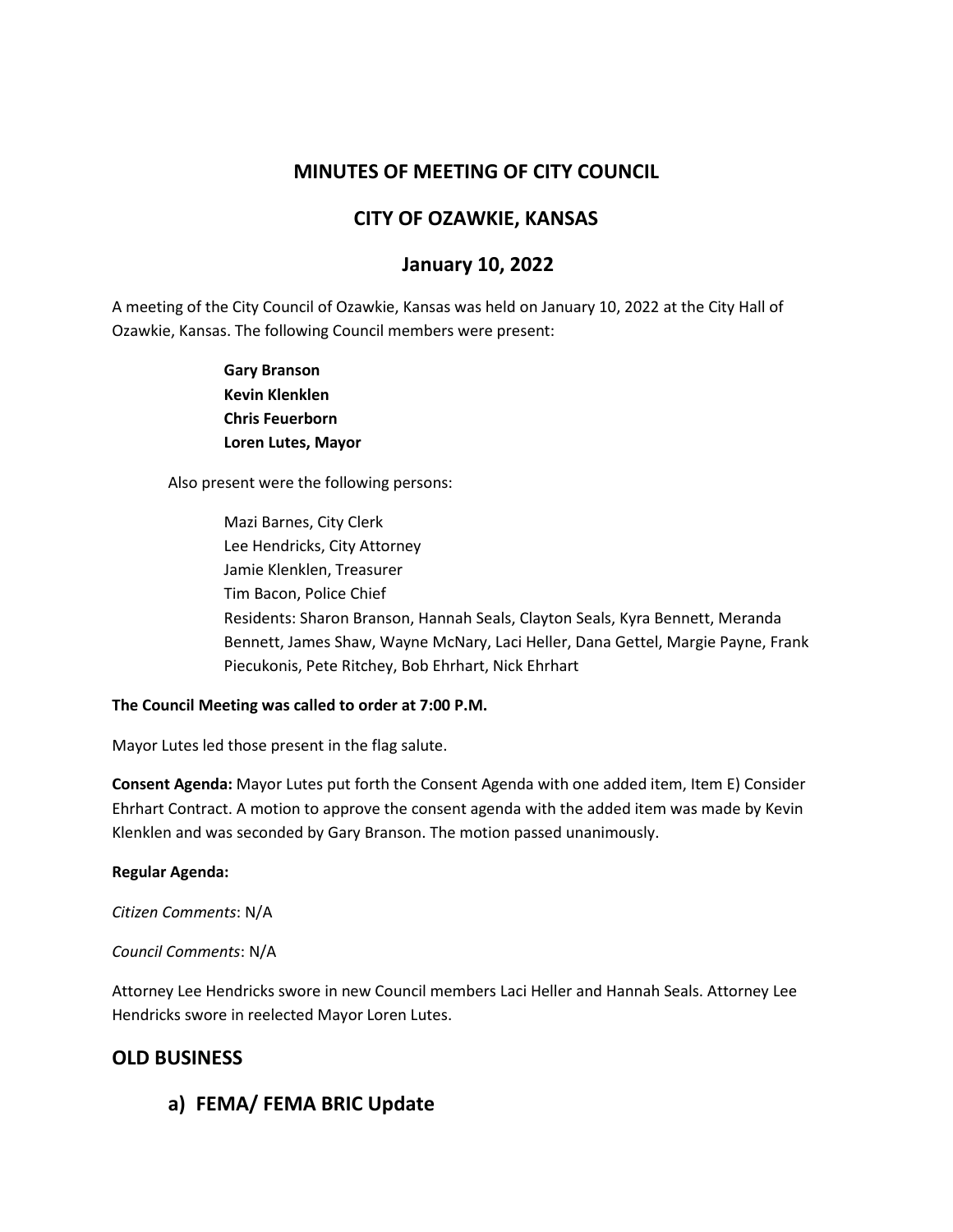Christy Crews gave an overview of the FEMA and FEMA Bric projects still open in order to update the new council members. We are currently waiting on FEMA to finish out the water systems project before we are able to submit the management project to cover costs of project management. Christy has submitted the FEMA BRIC projects to the state who will then send it to the Federal level at the end of January.

### **b) Water Rate Study**

The city conducted a water rate study of the surrounding cities of Jefferson county and devised 4 possible options regarding the water rates of Ozawkie. A motion to postpone any decisions until the next meeting after the council has had time to review the information was made by Gary Branson and was seconded by Kevin Klenklen. The motion passed unanimously.

## **NEW BUSINESS**

## **a) Resignation**

The mayor read Frank courters resignation to the council. A motion to approve the resignation letter was made by Chris Feuerborn and was seconded by Kevin Klenklen. The motion passed unanimously.

## **b) Approve Contract with Gary Taylor for Water and Wastewater**

The mayor presented a contract with Gary Taylor from Kansas Municipal Utilities to oversee the city's Water and Wastewater operations while the city works to fill the position of the public works operator. A motion to approve a month to month contract with Gary Taylor was made by Kevin Klenklen and was seconded by Chris Feuerborn. The motion passed unanimously.

## **c) Approve City Aid LLC Contract**

The Mayor presented a contract for budget services to be provided by City Aid LLC. A motion to approve the contract was made by Hannah Seals and was seconded by Laci Heller. The motion passed unanimously

## **d) Orion Price Increase**

Hamm Inc has increased their prices with Orion Waste Solutions. In turn Orin Waste Solutions has requested a price increase from the City of Ozawkie to continue servicing the city. Orion suggested a price increase of \$1.01 taking the cost from \$15.55 to \$16.56. The mayor recommended adopting an ordinance to raise the trash prices for residents from 16.65 to 17.65 to help with the increase request from Orion Waste Solutions. A motion to approve the Mayor signing an ordinance to approve the trash price increase was made by Chris Feuerborn and was seconded by Gary Branson. The motion passed unanimously.

## **e) Consider Ehrhart Contract**

Ehrhart Excavating proposed a contract to the city to help with water and wastewater issues including line breaks and hookups that may occur during the year. Bob Ehrhart reviewed the contract terms and his history with the company. A motion to approve a one-year contract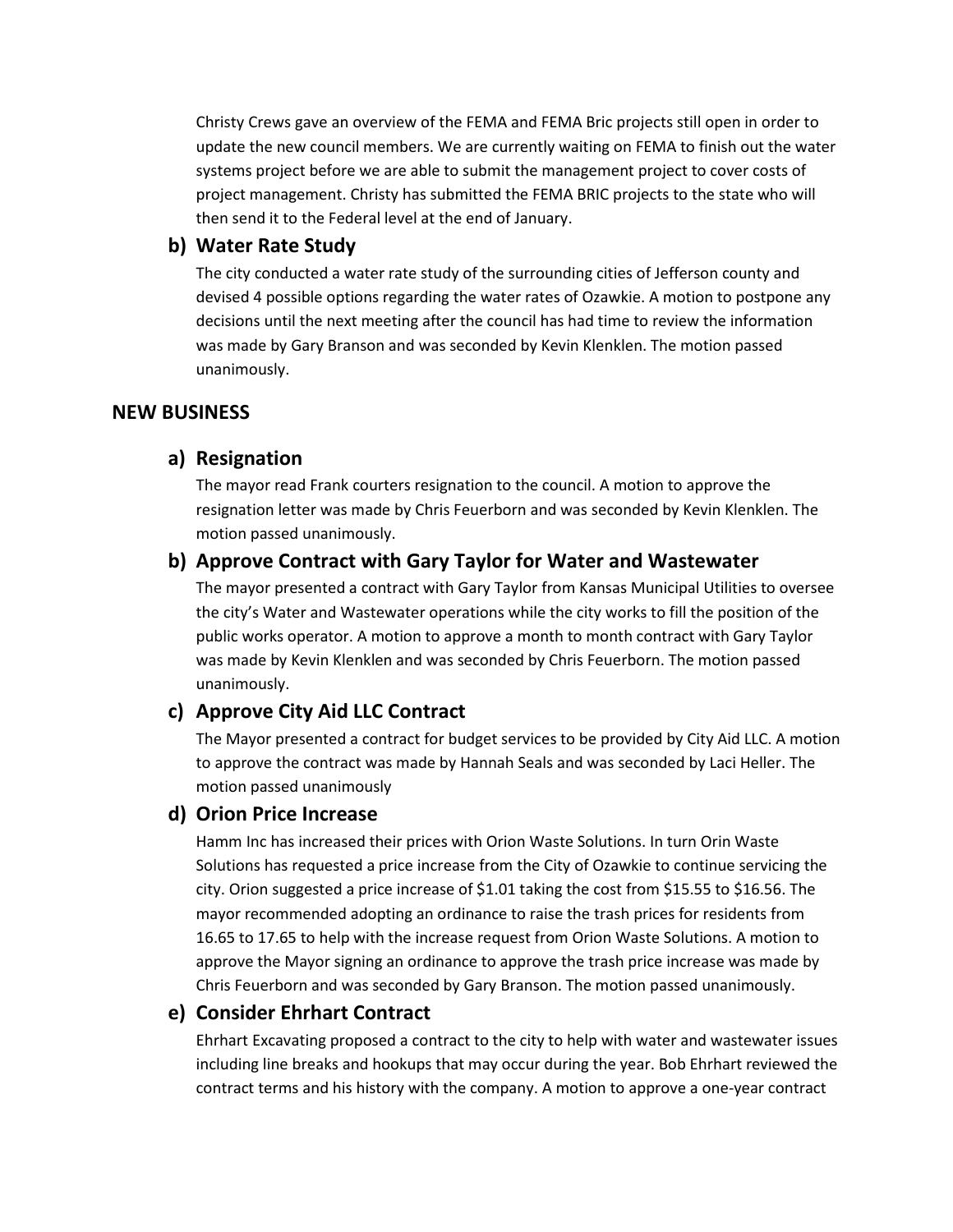with Ehrhart Excavating was made by Kevin Klenklen and was seconded by Hannah Seals. The motion passed unanimously.

## **REPORTS**

## **a) Mayors Report**

The Mayor made the annual appointments as follows. Chris Feuerborn-Government, Gary Branson- Parks, Kevin Klenklen-Utilities, Laci Heller-Streets, Hannah Seals- Law Enforcement.

## **b) Planning & Zoning**

The Mayor recommended approving the shed permit for 808 Kansa from the previous meeting as the easement it sits on has no utilities. A motion to approve the approval of this permit was made by Gary Branson and was seconded by Kevin Klenklen. The motion passed unanimously. 102 Sunflower submitted a permit to place solar panels on their roof. The planning and zoning committee saw no issues and recommended approval. A motion to approve the permit was made by Kevin Klenklen and was seconded by Chris Feuerborn. The motion passed unanimously.

### **c) Governmental Affairs**

The Mayor will be attending the Mayors forum in Topeka on January 26<sup>th</sup>.

#### **d) Law Enforcement**

Chief Bacon reviewed the police report that included one traffic stop, one code enforcement, 1 welfare check, 2 animals at large and 3 building checks.

#### **e) Parks**

A bid meeting will be held Thursday the  $13<sup>th</sup>$  to open bids for the restroom project. The tractor has been looked at by Coleman's technician and he does not see any problems aside from the possibility of a safety switch issue. Gary Branson will be attending the next 2 council meetings via Zoom.

#### **f) Streets**

N/A

**g) Utilities**

N/A

A Motion for a 10-minute Executive session to include council members, the chief of police and the city attorney to discuss security matters was made by Chris Feuerborn and was seconded by Kevin Klenklen. The motion passed unanimously.

Executive Session went into order at 8:30 P.M.

The meeting was called back to order at 8:40 P.M.

A motion for a 10-minute Executive session to include the council and the city attorney to discuss nonelected personnel was made by Kevin Klenklen and was second by Hannah Seals. The motion passed unanimously.